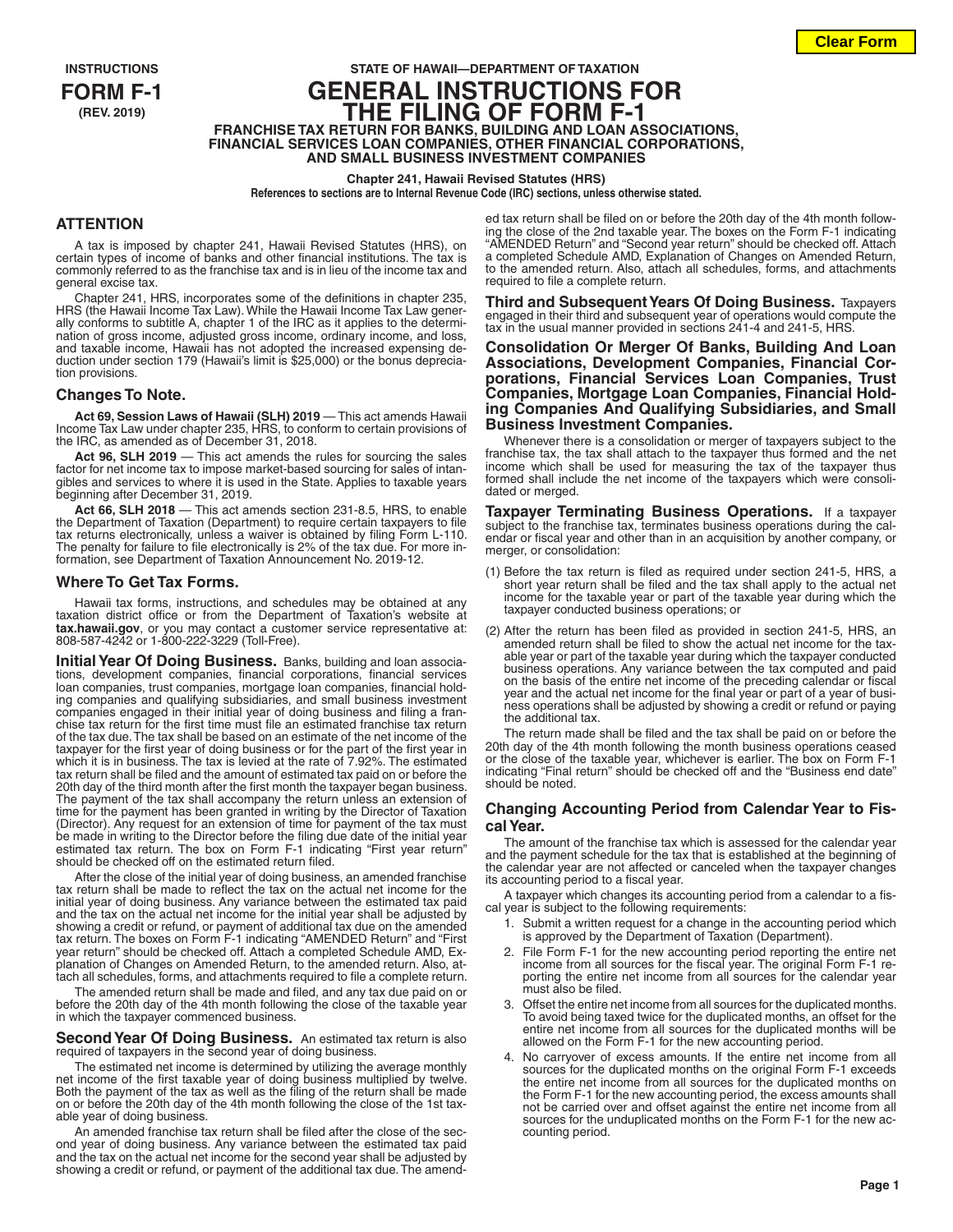# **Change of Address.**

If your mailing address has changed, you must notify the Department of the change by completing Form ITPS-COA, Change of Address Form, or log in to your Hawaii Tax Online account at **hitax.hawaii.gov**. Failure to do so may prevent your address from being updated, any refund due to you from being delivered (the U.S. Postal Service is not permitted to forward your State refund check), and delay important notices or correspondence to you regarding your return.

# **I. Who Must File Form F-1 and Pay the Franchise Tax.**

(a) Every national banking association located in the State of Hawaii.

- (b) Every bank organized under the laws of the State.
- (c) Every corporation doing a banking business within the State under the authority of chapter 412, HRS.
- (d) Every foreign bank doing business in the State under the authority of chapter 412, HRS.
- (e) Every federal savings and loan association located in the State.
- (f) Every building and loan association subject to the provisions of chapter 412, HRS.
- (g) Every financial services loan company subject to the provisions of chapter 412, HRS.
- (h) Every financial holding company registered under the Federal Bank Holding Act of 1956, or registered as a savings and loan holding company under the Home Owners' Loan Act of 1933.
- (i) Every mortgage loan originator company licensed under chapter 454F, HRS.
- (j) Every subsidiary corporation doing business in Hawaii engaged in activities set forth in Title 12 of the Code of Federal Regulations, sections 225.22 and 225.25 or sections 584.2-1 and 584.2-2, and whose voting stock is more than eighty percent owned by a financial holding company, bank, building and loan association, financial services loan company, financial corporation, or trust company.
- (k) Every trust company authorized to conduct business as a trust company under chapter 406, HRS.
- (l) Every corporation, domestic or foreign, which is a financial corporation (1) within the meaning of section 5219 of the Revised Statutes of the United States, as amended (12 U.S.C. 548), or other similar law, or (2) an interbank broker (effective 7/1/90), doing business in the State and not subject to the taxes imposed by chapters 237 and 235, HRS, or not subject to one of these taxes. However, an insurance company which pays the tax on premiums imposed by chapter 431, HRS, is excluded.
- (m)Every small business investment company approved by the federal Small Business Administration and issued a license to operate under the provisions of the federal Small Business Investment Act of 1958, as amended.
- (n) Every development company approved by the federal Small Business Administration to operate under the provisions of Title V of the federal Small Business Investment Act of 1958, Public Law 699, as amended.

### **II. "Income Year," Chapter 241, HRS, References, Explained.**

- (a) The income year is the year the income of which is the measure of the tax for the franchise tax year involved. For all years except the first, second, and final year of business, the income year is the preceding calendar year, or in the case of a taxpayer operating on a fiscal year basis, the preceding fiscal year.
- (b) Whenever reference is made to chapter 235, HRS, known as the Hawaii Income Tax Law, the provisions that are to be followed are those that are applicable for income tax purposes to income derived or received on and after the date the franchise tax is imposed. For example, to determine the franchise tax imposed as of January 1, 2020, the governing provisions of chapter 235, HRS, are those applicable to the income derived or received on or after January 1, 2020.

# **III. Rate and Measure of Tax.**

The rate of the franchise tax is 7.92% and is measured by the entire net income from all sources of the income year, as explained in Instruction II.

### **IV. Determination of Entire Net Income From All Sources For The Income Year.**

(a) The "entire net income from all sources" for the income year is determined in the same manner as "taxable income" under the IRC of 1986, as amended, and as further amended by the Hawaii Legislature except as otherwise provided in chapter 235 or chapter 241, HRS. These instructions set forth the adjustments to be made to Internal Revenue Code taxable income as determined before the net operating loss deduction.

- (b) The expression "entire net income from all sources" is used to signify the inclusion in the measure of the franchise tax of net income that would be excluded if the tax were imposed on the net income itself, such as interest on obligations of the United States. The law requires that all items constituting "income" be included in gross income in computing net income as the measure of the franchise tax imposed by chapter 241, HRS, even though if the tax were imposed on the net income itself the item would not be subject to taxation by the State under the Constitution and laws of the United States or would be excluded by section 235-7(a) (5), HRS, relating to exempt payments made by the United States or the State, or by section 235-7(a)(7), HRS, relating to income expressly exempted by laws of the State other than the Hawaii Income Tax Law itself. However, as shown by Instruction VIII, the exemption allowed by Act 241, SLH 1957, does apply in computing the measure of the franchise tax imposed by chapter 241, HRS.
- (c) While the adjustments to be made in determining the entire net income from all sources for the income year are explained in the instructions that follow, these instructions necessarily are general. They do not purport to set forth each and every adjustment that is to be made. Specific questions should be submitted in writing for a ruling.
- (d) Section 235-92, HRS, is operative for chapter 241, HRS. The filing of a consolidated franchise tax return is allowed for a bank, building and loan association, financial corporation, financial services loan company, small business investment company, development company, mortgage loan company, trust company, or financial holding company and its subsidiaries, as defined in section 241-1, HRS.

# **V. Sources Within and Without the State.**

Pursuant to sections 235-7(e)(2), 235-21 to 235-39, and 241-4(b)(2), HRS:

- (1) Any financial institution having income from business activity which is taxable both within and without this State shall allocate and apportion its net income by the use of the apportionment of business income allocation provisions of the Uniform Division of Income for Tax Purposes Act (UDITPA). Nonbusiness income shall be allocated pursuant to the provisions of part II of chapter 235, HRS. Business income shall be apportioned to this State by multiplying the income by a fraction, the numerator of which is the property factor plus the payroll factor plus the sales factor, and the denominator of which is three. The property factor is a fraction, the numerator of which is the average value of the taxpayer's real and tangible personal property owned or rented and located or used in this State during the tax period plus the average value of the taxpayer's loans and credit card receivables located in this State during the tax period, and the denominator of which is the average value of all such property located or used everywhere during the tax period. Real and tangible personal property owned by the taxpayer is valued at its original cost. Real and tangible personal property rented by the taxpayer is valued at eight times the net annual rental rate. Where property is rented for less than a twelve-month period, the rent paid for the actual period of rental shall constitute the annual rental rate for the tax period. Loans and credit card receivables are valued at their outstanding principal balance, without regard to any reserve for bad debts. The average value of property shall be determined by averaging the values at the beginning and ending of the tax period. If averaging on this basis does not properly reflect average value, the taxpayer may elect or the Department may require averaging on a more frequent basis. The payroll factor is a fraction, the numerator of which is the total amount paid in this State during the tax period by the taxpayer for compensation, and the denominator of which is the total compensation paid everywhere during the tax period. The sales factor is a fraction, the numerator of which is the total sales of the taxpayer in this State during the tax period, and the denominator of which is the total sales of the taxpayer everywhere during the tax period. If this apportionment does not fairly represent the extent of the taxpayer's business activity in this State, the taxpayer may petition for or the Department may require the use of separate accounting, the exclusion of one or more of the factors, the inclusion of one or more additional factors, or the use of any other method to accurately reflect the taxpayer's business activity in the State. For more information, see section 18-241-4, Hawaii Administrative Rules. To compute your apportionment factors, complete Schedule P on page 4 of Form F-1.
- (2) Deductions connected with excluded income from sources without the State are not allowable. Interest paid or accrued to purchase or carry property owned without the State, or to carry on trade or business without the State, is not deductible. Proper adjustments must be made so that no such deductions are taken.

### **VI. Interest on Obligations of the United States, States, etc.**

- (a) Whether or not included in determining federal taxable income, there must be included in gross income under chapter 241, HRS, the interest:
	- (1) Upon obligations of the United States or its possessions, or upon securities issued under the authority of an Act of Congress.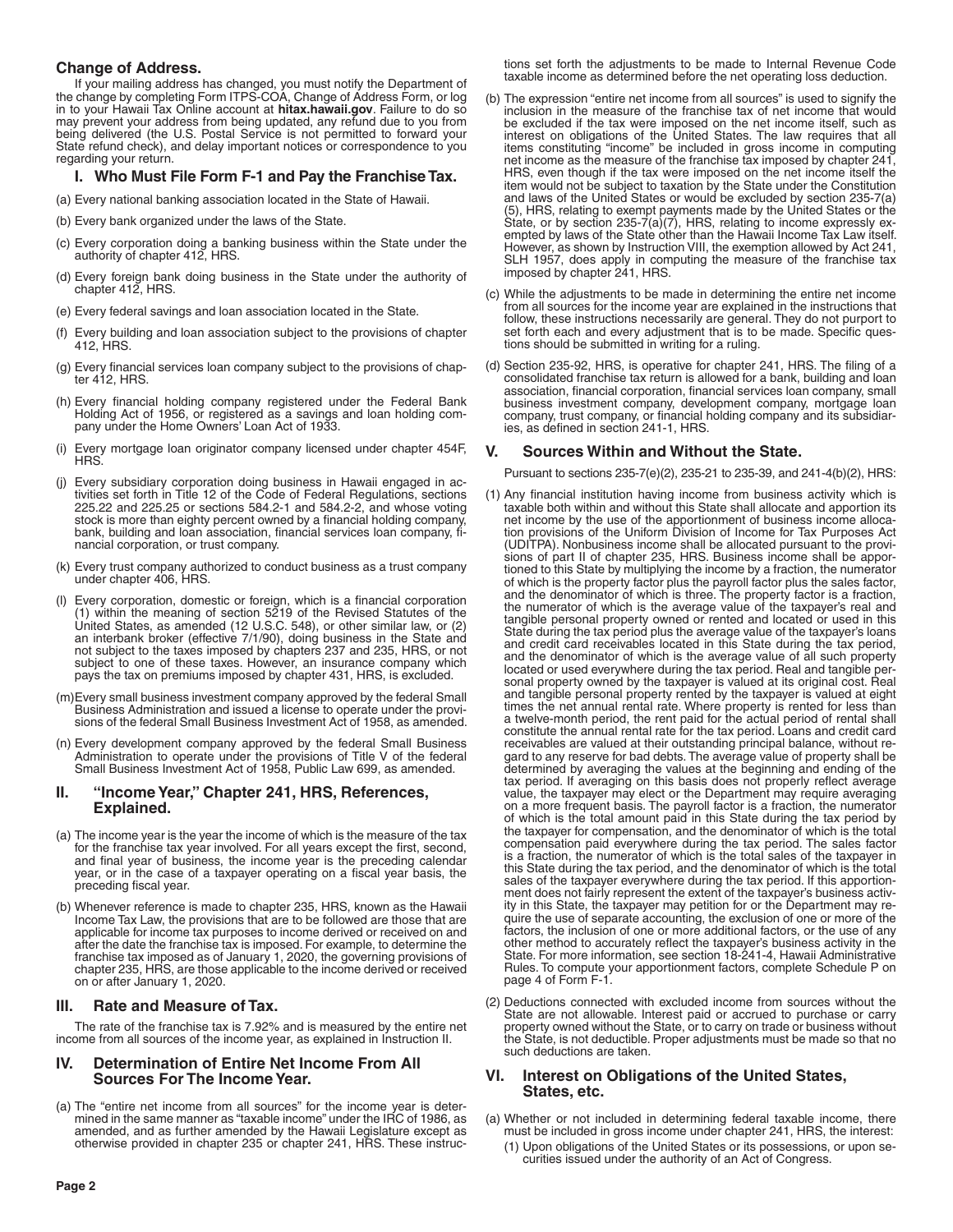- (2) Upon state, territorial, municipal, county or other bonds or securities, including Hawaiian issues.
- (b) Interest paid or accrued within the income year or indebtedness incurred or continued to purchase or carry the securities the interest upon which is included in the franchise tax return, to the extent not deducted as part of the federal return, may be deducted as an adjustment of federal taxable income.

### **VII. Bad Debts.**

- (a) The deductions allowed by sections 166 and 593 do not apply. However:
	- (1) The provisions of the IRC as to the debts which may be the subject of a bad debt deduction apply in determining the bad debt deduction allowed by section 241-4(b)(3), HRS. That is, except in the case of a bank, a security may not be the subject of a bad debt deduction.
	- (2) The basis for determining the amount of the deduction for a bad debt is provided in section 166(b) which states that: "...the basis for determining the amount of the deduction for any bad debt shall be the adjusted basis provided in section 1011 for determining the loss from the sale or other disposition of property."
- (b) In order to make the adjustment required because the deductions allowed by sections 166 and 593 do not apply, there must be added to federal taxable income the amount of the deduction for bad debts or for addition to a reserve for bad debts taken on federal return. The deduction allowed for bad debts by section 241-4(b)(3), HRS, will be a further adjustment of federal taxable income, as set forth in (c) below.
- (c) Under section 241-4(b)(3), HRS, there are two methods of treating bad debts, set out below as (1) and (2). However, the use of method (2) is in the discretion of the Director. Established businesses which prior to the income year had built up an adequate reserve for bad debts will not be permitted to use method (2).
	- (1) Debts ascertained to be worthless and charged off on the books of the taxpayer within the income year may be deducted. When the Director is satisfied that a debt is recoverable only in part, the nonrecoverable amount, to the extent charged off on the books within the income year, may be deducted. In order to deduct a debt in part, a taxpayer must be able to demonstrate to the satisfaction of the Director the amount thereof which is not recoverable and the part thereof which was charged off.
	- (2) As an alternative to the treatment of bad debts by method (1), a taxpayer having permission to do so and electing to use this method may deduct a reasonable addition to a reserve for bad debts. If an election to use method (2) is made and the Director grants permission to do so, this method must be used in returns for all subsequent years unless permission is granted by the Director to change to method (1). Application for permission to change to method (1) must be made at least thirty days prior to the close of the income year for which the change is to be effective.

Enter on line 14(a) the amount for the current year from Schedule F, column 5 or 7.

# **VIII. Dividends.**

- (a) The entire amount of dividends received upon the shares of stock of a national banking association is excluded from gross income.
- (b) The entire amount of qualifying dividends, as defined in section 243(b) received by members of an affiliated group is excluded from gross income.
- (c) The entire amount of dividends received by a small business investment company operating under the Small Business Investment Act of 1958 is excluded from gross income.
- (d) The special deductions allowed on a federal return are not allowed. However, there is allowed a deduction of 70% of the amount received as dividends upon stocks from foreign or domestic corporations that do not qualify for the 100% dividends received deduction allowed under section 235-7(c), HRS.
- (e) Under section 857(c), a dividend paid by a Real Estate Investment Trust (REIT) is not considered a "dividend" for purposes of section 235-7(c), HRS, and the dividend received deduction is not allowed for Hawaii income tax purposes. Therefore, if a bank, financial institution, or small business investment company is an owner of a REIT, the dividend re-ceived deduction is not allowed for franchise tax purposes.
- (f) If your mutual fund has provided you with a statement that some of the dividends received from the mutual fund qualify for the dividends received deduction, the amount of the qualifying dividends may be included in Schedule C, column 5. Other taxable dividends received from the mutual

fund (other than capital gains dividends) should be reported on Schedule C, line 9.

# **IX. Capital Gains.**

- (a) Alternative Tax Treatment. Section 1201, with respect to alternative tax on capital gains, is operative for chapter 241, HRS. A tax of 4% of the net capital gains is imposed.
- (b) In the case of the sale or exchange of a bond, debenture, note, or certificate or other evidence of indebtedness, sections 582(c) and 1243 shall apply.
- (c) For entities which are 100% within Hawaii and, therefore, do not apportion income, the amount on line 8(a) should be adjusted for the difference between the Hawaii and the federal carryforward amounts. A statement should be attached to the return to explain the difference between the federal and State amounts.

# **X. Disaster Losses.**

- (a) At the election of the taxpayer losses of property owned in the State, sustained as the result of a tidal wave, hurricane, earthquake, or volcanic eruption, or as the result of flood waters overflowing the banks or walls of a river or stream, or from other natural disaster, if otherwise deductible, may be prorated in equal installments over a period of five years.
- (b) In order to exercise this election, the taxpayer must, in computing "entire net income from all sources" for the income year in which the loss was sustained, reduce the amount otherwise deductible to the one-fifth installment which is deductible pursuant to the election. This adjustment, for the income year in which the loss was sustained, will consist in the addition to federal taxable income of four-fifths of the loss deducted on the federal return for the income year. For subsequent income years this adjustment will consist in the deduction from federal taxable income of the pro rata installment for the year.

# **XI. Net Operating Loss (NOL).**

The NOL deduction allowed by section 172 as adopted by Hawaii shall apply.

**Note:** For NOLs arising in taxable years ending after December 31, 2017, Act 27, SLH 2018, eliminates NOL carrybacks (except for farming NOLs which are permitted a two-year carryback), and allows unused NOLs to be carried forward indefinitely. Also, the NOL deduction is limited to 80% of taxable income for taxable years beginning after December 31, 2017.

You may elect to carry the farming NOL forward instead of first carrying it back to prior years. If you make this election, then you can use your farming NOL only in the carryforward period. To make this election, attach a statement to your original return filed by the due date (including extensions) for the farming NOL year. This statement must state that you are electing to waive the carryback period under section 235-7(d), HRS, and IRC section 172(b)(1)(B)(iv).

### **XII. Change in Federal Taxable Income, Required Reports.**

- (a) Section 235-101(b), HRS, which pursuant to section 241-6, HRS, applies to the franchise tax, requires a report to the Director if the amount of federal taxable income is changed, corrected, adjusted or recomputed as stated in (c).
- (b) This report must be made:
	- (1) Within 90 days after a change, correction, adjustment or recomputation is finally determined.
	- (2) Within 90 days after a federal amended return is filed.
- (c) A report within the time set out in (b) is required if:
	- (1) The amount of taxable income as returned to the United States is changed, corrected or adjusted by an officer of the United States or other competent authority.
	- (2) A change in taxable income results from a renegotiation of a contract with the United States or a subcontract thereunder.
	- (3) A recomputation of the income tax imposed by the United States under the IRC results from any cause.
	- (4) An amended income tax return is made to the United States.
- (d) The report referred to above shall be in the form of an amended franchise tax return.
- (e) The statutory period for the assessment of any deficiency or the determination of any refund attributable to the report shall not expire before the expiration of one year from the date the Department is notified by the taxpayer or the Internal Revenue Service (IRS), whichever is earlier, of such a report in writing. Before the expiration of this one-year period, the Department and the taxpayer may agree in writing to the extension of this period. The period so agreed upon may be further extended by sub-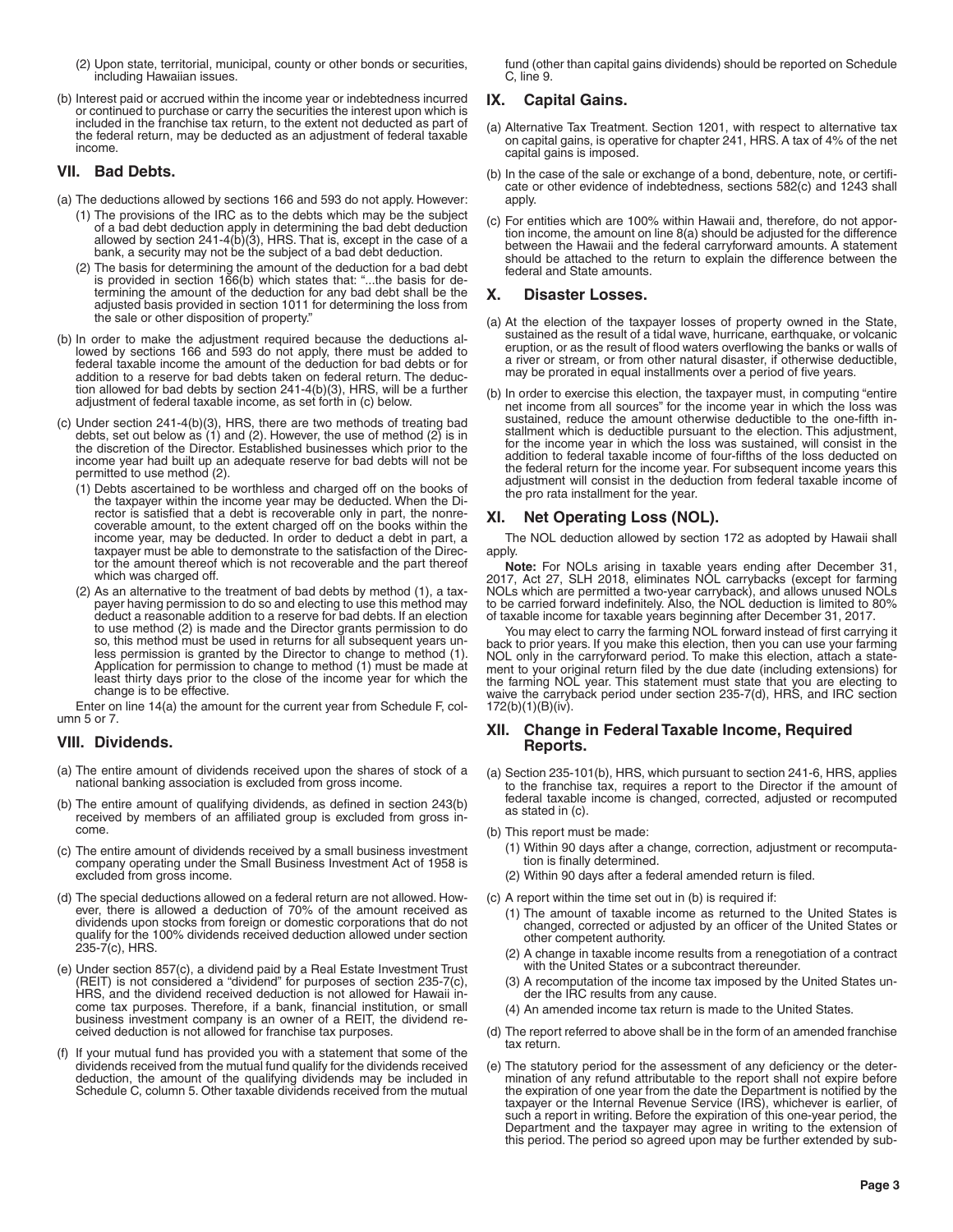sequent agreements in writing made before the expiration of the period previously agreed upon.

#### **XIII. Mandatory Electronic Filing of Tax Returns.**

The Department requires franchise company taxpayers to file electronically.

Act 66, SLH 2018, authorizes the Department to require certain taxpayers to file their tax returns electronically, unless a waiver is obtained by filing Form L-110. The penalty for failure to file electronically is 2% of the tax due. For more information, see Department of Taxation Announcement No. 2019-12.

### **XIV. Filing of Returns.**

(a) **Time.** In the case of calendar year corporations, returns shall be filed on or before April 20, following the close of the calendar year (income year). In the case of fiscal year corporations, returns shall be filed on or before the 20th day of the 4th month following the close of the fiscal year (income year).

Note: If the due date falls on a Saturday, Sunday, or legal State holiday, the return shall be due on the next regular business day.

The Director may grant a reasonable extension of time for filing the return but in no case shall the extension be for more than 6 months. File Form N-755 to request an automatic 6-month extension of time to file Form F-1 or amended Form F-1 for first and second year entities.

#### (b) **Place.**

Form F-1 MUST be filed electronically at **tax.hawaii.gov/eservices/**. You may also mail Form F-1 and payment in full to:

Hawaii Department of Taxation P.O. Box 259 Honolulu, Hawaii 96809-0259

(c) **Authentication.** Returns shall be authenticated by the signature of the president, vice president, treasurer, assistant treasurer, chief accounting officer or any other officer duly authorized so to act. The fact that an individual's name is signed on the return shall be prima facie evidence that such individual is authorized to sign the return on behalf of the corporation.

The Paid Preparer's Information at the bottom of page 1 of Form F-1 must be signed and completed by the person or in the name of the firm or corporation paid to prepare the return. Individual preparers may furnish their alternative identifying number for income tax return preparers (PTIN) instead of their social security number.

#### (d) **Penalty and Interest.**

Late Filing of Return — The penalty for failure to file a return on time is assessed on the tax due at a rate of 5% per month, up to a maximum of 25%.

Failure to Pay Tax After Filing a Timely Return — The penalty for failure to pay the tax after filing a timely return is 20% of the tax unpaid within 60 days of the prescribed due date.

Failure to File Electronically – Form F-1 MUST be filed electronically unless you obtain a waiver. (Use Form L-110 to apply for a waiver). The penalty for failure to file electronically is 2% of the tax due.

Failure to Pay by EFT – The penalty for failure to pay by EFT for taxpayers who are required to pay by EFT is 2% of the tax due.

Interest — Interest at the rate of 2/3 of 1% per month, or part of a month, shall be assessed on unpaid taxes and penalties beginning with the first calendar day after the date prescribed for payment, whether or not that first calendar day falls on a Saturday, Sunday, or legal holiday.

#### **XV. Payment of Tax.**

The tax must be paid on or before the date prescribed for filing the return. However, the corporation may elect to pay the tax in four equal installments, as follows: For the calendar year corporation, the first installment is to be paid on April 20; the second on June 20; the third on September 20; and the fourth on December 20 following the income year.

Fiscal year corporations paying the tax in installments are to pay as follows: The first installment on the 20th day of the 4th month, the second installment on the 20th day of the 6th month, the third installment on the 20th day of the 9th month, and the fourth installment on the 20th day of the 12th month, following the close of the fiscal year.

Notwithstanding the preceding, if the total tax liability under this chapter for the taxable year exceeds \$100,000, the taxes so levied shall be payable in twelve equal installments, in which case the first installment shall be paid on or before the tenth day of the first month following the close of the taxable year, and the remaining installments shall be paid on or before the tenth day of each calendar month after such date. If any installment is not paid on or before the date fixed for its payment, the Department, at its election may cause the balance of the tax unpaid to become payable upon not less than ten days' notice and demand, and this amount shall be paid upon the date so fixed in the notice and demand from the Department.

**Page 4** If a payment is being made when the Form F-1 is filed or when applying for an extension of time to file (or when paying additional tax due when filing an amended return), attach your payment to the Form F-1 or Form N-755. Form VP-2, Miscellaneous Taxes Payment Voucher, is no longer required when making a payment with Form F-1 or Form N-755.

Line 76. - Enter the total amount of franchise tax installments paid. Installment payments of the franchise tax are reported and paid on Form FP-1.

**Electronic Funds Transfer (EFT).** Section 231-9.9, HRS, authorizes the Department to require those taxpayers whose tax liability for a particular tax exceeded \$100,000 during the past year to pay that tax by EFT instead of by check. The Department reviews the filing records of taxpayers and will mail notices to taxpayers who met this criterion. Any taxpayer who does not meet the criterion may still voluntarily pay by EFT. Use Form EFT-1 to set up payment by EFT. For more information on paying taxes by EFT, please see Tax Information Release Nos. 95-6 and 99-1.

**IMPORTANT:** A penalty of 2% of the tax due will be assessed if a taxpayer who is required to make payments by EFT does not do so without reasonable cause. If an EFT payment is dishonored, a \$25 service fee will be assessed.

### **XVI. Refundable Credits.**

Line 70. - Enter on this line the result from page 4, Schedule I, line 3. Descriptions of the refundable credits follow.

#### **Capital Goods Excise Tax Credit.**

This 4% credit is available to Hawaii businesses on the acquisition of qualifying business property. See Form N-312 for more information.

The tax credit is claimed in the year the property was purchased and placed in service. If the property is purchased and placed in service after a franchise tax return has been filed, an amended franchise tax return must be filed to claim the tax credit. For example, a calendar year franchise taxpayer files the 2020 franchise tax return on April 20, 2020, but places qualifying property in service in July, 2020. The taxpayer files an amended 2019 franchise tax return to claim the tax credit. If property for which a credit has been taken ceases to be eligible property or is disposed of, recapture of all, or part, of the credit received may be necessary. See the instructions for Form N-312, Part II for more information. Enter the amount of any credit recaptured on page 3, line 64.

**To claim this credit.** Complete and attach Form N-312 to Form F-1 and enter on page 4, Schedule I, line 1 the amount of the credit claimed.

**Deadline for claiming this credit.** Claims for this credit, including any amended claims, must be filed on or before the end of the twelfth month after the close of your taxable year.

#### **Renewable Energy Technologies Income Tax Credit for Systems Placed in Service on or after July 1, 2009.**

Each taxpayer who files a franchise tax return for 2020 may claim a tax credit for an eligible renewable energy technology system installed and placed in service in the State in 2020. For solar energy systems, you may claim the credit as refundable by reducing the eligible credit amount by 30%. Once an election is made to treat the tax credit as refundable, the election cannot be revoked. An amended return cannot be filed to change the tax credit from refundable to nonrefundable. See Form N-342 for more information.

**To claim this credit.** Complete and attach Form N-342 to Form F-1 and enter on page 4, Schedule I, line 2 the amount of the refundable credit claimed.

**Deadline for claiming this credit.** Claims for this credit, including any amended claims, must be filed on or before the end of the twelfth month after the close of your taxable year.

Line 71. — Line 69 (TOTAL TAX) minus line 70. If line 70 is larger than line 69, also enter this amount on line 74 with a minus sign (-) to the left of the amount.

If line 71 is zero or less, the nonrefundable credits may not be used. Even if you are not able to use the nonrefundable credits, complete the forms for any credits you qualify for and attach those forms to your Form F-1. If these forms are not attached, no claim for the credit has been made and you will lose the carryover of your unused credits.

### **XVII. Nonrefundable Credits.**

**Line 72.**— Enter on this line the result from page 4, Schedule H, line 6. If line 70 is larger than line 69, no nonrefundable credits may be used. Even if you are not able to use the nonrefundable credits, complete the forms for any credits you qualify for and attach those forms to your Form F-1. If these forms are not attached, no claim for the credit has been made and you will lose the carryover of your unused credits. Descriptions of the nonrefundable credits follow.

#### **Carryover of the Credit for Energy Conservation.**

Note: *The energy conservation tax credit expired on June 30, 2003. You may claim this tax credit only if you have a carryover of the tax credit from a prior year.*

If this tax credit exceeds your franchise tax liability, it is not refunded but may be used as a credit against your franchise tax liability in subsequent years until exhausted.

**To claim the carryover of this credit.** Complete and attach Form N-323 to Form F-1 and enter on page 4, Schedule H, line 1 the amount of the credit claimed.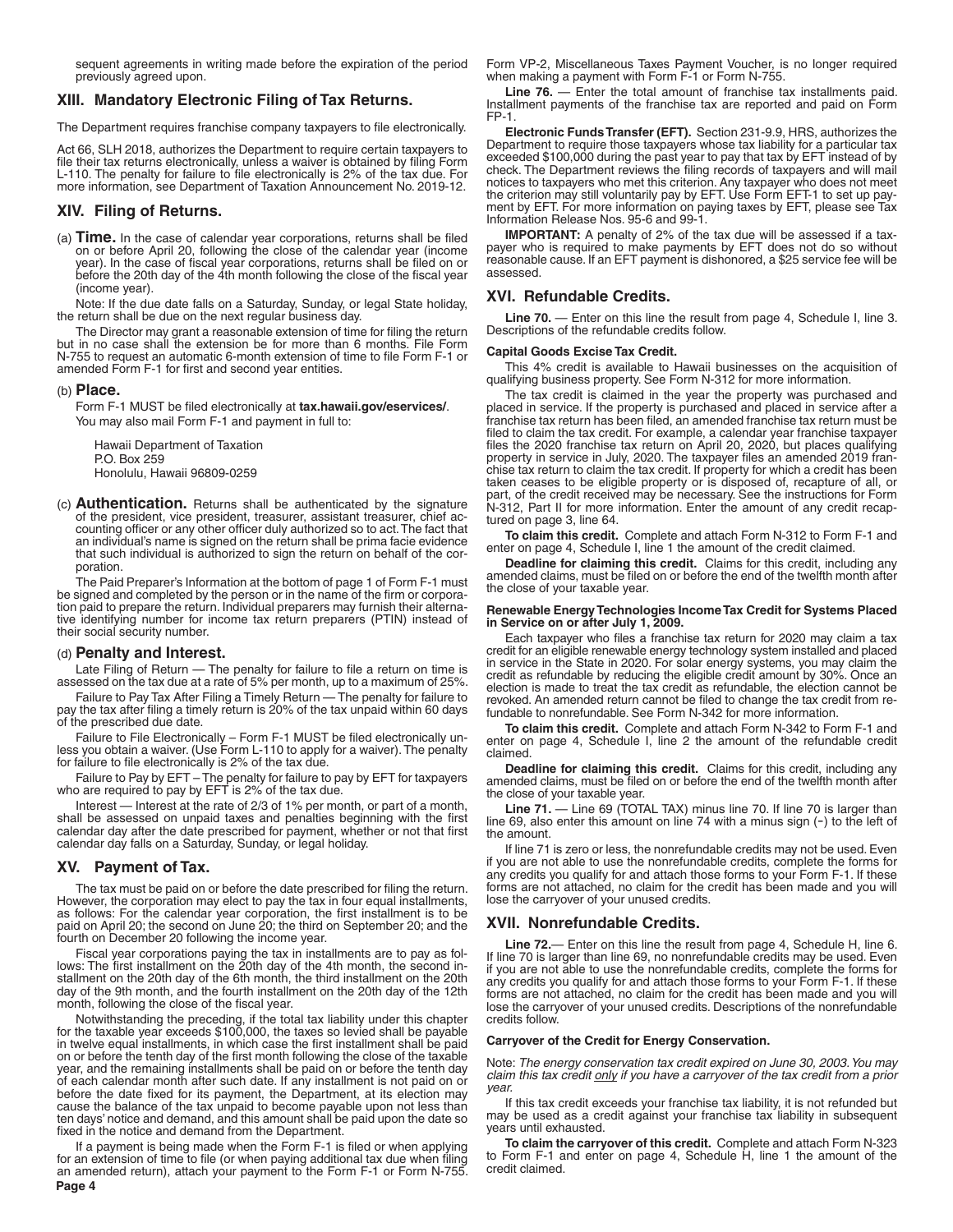#### **Low-Income Housing Tax Credit.**

Hawaii's low-income housing tax credit is equal to 50% of the federal credit for qualified buildings located within the State of Hawaii. Effective for taxable years beginning after December 31, 1999, the federal credit does not have to be claimed in order to claim the Hawaii credit. Owners of qualified low-income buildings placed in service after December 31, 2011, may receive a low-income housing tax credit loan instead of taking the credit. Contact the Housing and Community Development Corporation of Hawaii for qualifying requirements and further information.

**To claim this credit.** Complete and attach Form N-586 to Form F-1 and enter on page 4, Schedule H, line 2 the amount of the credit claimed.

#### **Carryover of the High Technology Business Investment Tax Credit.**

The high technology business investment tax credit expired on December 31, 2010. This credit may be claimed only if the organization has a carryover of the credit from a prior year. For more information, see Form N-323, Carryover of Tax Credits.

**To claim this credit.** Complete and attach Form N-323 to Form F-1 and enter on page 4, Schedule H, line 3 the amount of the credit claimed.

#### **Carryover of the Renewable Energy Technologies Income Tax Credit (for systems installed and placed in service before July 1, 2009).**

**To claim the carryover of this credit.** Complete and attach Form N-323 to Form F-1 and enter on page 4, Schedule H, line 4 the amount of the credit claimed.

#### **Renewable Energy Technologies Income Tax Credit for Systems Placed In Service on or after July 1, 2009.**

Each taxpayer who files a franchise tax return for 2020 may claim a tax credit for an eligible renewable energy technology system installed and placed in service in the State in 2020. You may claim the credit as nonrefundable or refundable. A nonrefundable credit means your credit will be applied towards the amount of franchise tax you owe. If your nonrefundable credit is greater than the amount of franchise tax that you owe, then you may carryover the remaining credit and apply it towards next year's franchise tax. You may continue to carryover the credit until it is used up.

#### **Total Output Capacity**

A system classified under "other solar energy system", such as a photovoltaic system, must meet the total output capacity requirement to qualify for the credit, unless an exception applies.

- The total output capacity requirements are:
- 1. Single-family residential property 5 kilowatts per system
- 2. Multi-family residential property 0.360 kilowatts per unit per system
- 3. Commercial property 1,000 kilowatts per system

For more information, see Form N-342 and its instructions, and Tax Information Release (TIR) No. 2007-02, *Relating to the Renewable Energy Technologies Income Tax Credit*, TIR No. 2010-10, *Common Income Tax & General Excise Tax Issues Associated with the Renewable Energy Technologies Income Tax Credit, HRS §235-12.5*, and TIR No. 2012-01, *Temporary Administrative Rules Relating to the Renewable Energy Technologies Income Tax Credit*.

**To claim this credit.** Complete and attach Form N-342 to Form F-1 and enter on page 4, Schedule H, line 5 the amount of the nonrefundable credit claimed.

**Deadline for claiming this credit.** Claims for this credit, including any amended claims, must be filed on or before the end of the twelfth month after the close of your taxable year.

**Line 73.** — **Capital Infrastructure Tax Credit.** — Enter on this line your nonrefundable Capital Infrastructure Tax Credit from Form N-348.

For taxable years from 2014 to 2019, each taxpayer who is a qualified infrastructure tenant subject to Hawaii's franchise tax can claim a nonrefundable franchise tax credit for the taxable year in which the capital infrastructure costs were paid or incurred. The tax credit is the lesser of 50% of the capital infrastructure costs paid or incurred by the qualified infrastructure tenant during the taxable year or \$2,500,000. A tax credit which exceeds the taxpayer's franchise tax liability may be used as a credit against the taxpayer's franchise tax liability in subsequent years until exhausted.

**To claim this credit.** Complete and attach Form N-348 to Form F-1.

**Deadline for claiming this credit.** Claims for this credit, including any amended claims, must be filed on or before the end of the twelfth month after the close of your taxable year.

Line 74. 
— On this line, enter the difference between line 71 and the sum of lines 72 and 73. If line 70 is larger than line 69, however, enter on this line the amount from line 71 with a minus sign  $(-)$  to the left of the amount.

### **XVIII. Deduction from Entire Net Income— International Banking Facility (IBF).**

Certain qualified banks authorized to operate international banking facilities are eligible for a deduction from the entire net income of its operations. Section 241-3.5, HRS, allows the following deductions:

"Sec. 241-3.5 **Deduction from entire net income.** There shall be allowed as a deduction from entire net income to the extent not deductible in determining federal taxable income, the adjusted eligible net income of an international banking facility, as defined in section 412: 5-206, determined as follows:

- (1) The eligible net income of an international banking facility shall be the amount remaining after subtracting from the eligible gross income the applicable expenses.
- (2) Eligible gross income shall be the gross income derived by an international banking facility from:
	- (A) Making, arranging for, placing, or servicing loans to foreign persons; provided that in the case of a foreign person which is an individual, or which is a foreign branch of a domestic corporation (other than a bank), or which is a foreign corporation or foreign partnership which is eighty per cent or more owned or controlled, either directly or indirectly, by one or more domestic corporations (other than a bank), domestic partnership, or resident individual, substantially all the proceeds of the loan shall be for use outside of the United States;
	- (B) Making or placing deposits with foreign persons which are banks or foreign branches of banks (including foreign subsidiaries or foreign branches of the taxpayer) or with other international banking facilities; or
	- (C)Entering into foreign exchange trading or hedging transactions related to any of the transactions described in this paragraph.
- (3) Applicable expenses shall be any expense or other deduction attributable directly or indirectly, to the eligible gross income described in paragraph (2).
- (4) Adjusted eligible net income shall be determined by subtracting from eligible net income the ineligible funding amount, and by subtracting from the amount then remaining the floor amount.
- (5) The ineligible funding amount shall be the amount, if any, determined by multiplying eligible net income by a fraction, the numerator of which is the average aggregate amount for the taxable year of all liabilities, including deposits, and other sources of funds to the international banking facility which were not owed to or received from foreign persons, and the denominator of which is the average aggregate amount from the taxable year of all liabilities, including deposits and other sources of funds of the international banking facility.
- (6) The floor amount shall be the amount, if any, determined by multiplying the amount remaining after subtracting the ineligible funding amount from the eligible net income by a fraction, not greater than one, which is determined as follows:

(A) The numerator shall be:

- (i) The percentage, as set forth in subparagraph (C), of the average aggregate amount of the taxpayer's loans to foreign persons and deposits with foreign persons which are banks or foreign branches of banks, or savings and loan associations or foreign branches of savings and loan associations, as the case may be, (including foreign subsidiaries or foreign branches of the taxpayer), which loans and deposits were recorded in the financial accounts of the taxpayer for its branches, agencies, and offices within the State for taxable years 1980, 1981, and 1982, minus:
- (ii) The average aggregate amount of such loans and such deposits for the taxable year of the taxpayer (other than such loans and deposits to an international banking facility); provided that in no case shall the amount determined in this clause exceed the amount determined in this subparagraph;
- (B) The denominator shall be the average aggregate amount of the loans to foreign persons and deposits with foreign persons which are banks or foreign branches of banks, including foreign subsidiaries or foreign branches of the bank, (or savings and loan associations, as the case may be) which loans and deposits were recorded in the financial accounts of the taxpayer's international banking facility for the taxable year;
- (C)The percentage shall be one hundred per cent for the first taxable year in which the taxpayer establishes an international banking facility and for the next succeeding four taxable years. The percentage shall be eighty per cent for the sixth, sixty per cent for the seventh, forty per cent for the eighth, and twenty per cent for the ninth and tenth taxable years next succeeding the year such bank or savings and loan association establishes such facility, and zero in the eleventh succeeding year and thereafter.
- (7) If adjusted eligible net income is a loss, the amount of such loss shall be added to entire net income.
- (8) As used in this section, the term 'foreign person' means:
	- (A) An individual who is not a resident of the United States,
	- (B) A foreign corporation, a foreign partnership, or a foreign trust, as defined in section 7701 of the federal Internal Revenue Code of 1954, as amended, other than a domestic branch thereof,
	- (C)A foreign branch of a domestic corporation (including the taxpayer),